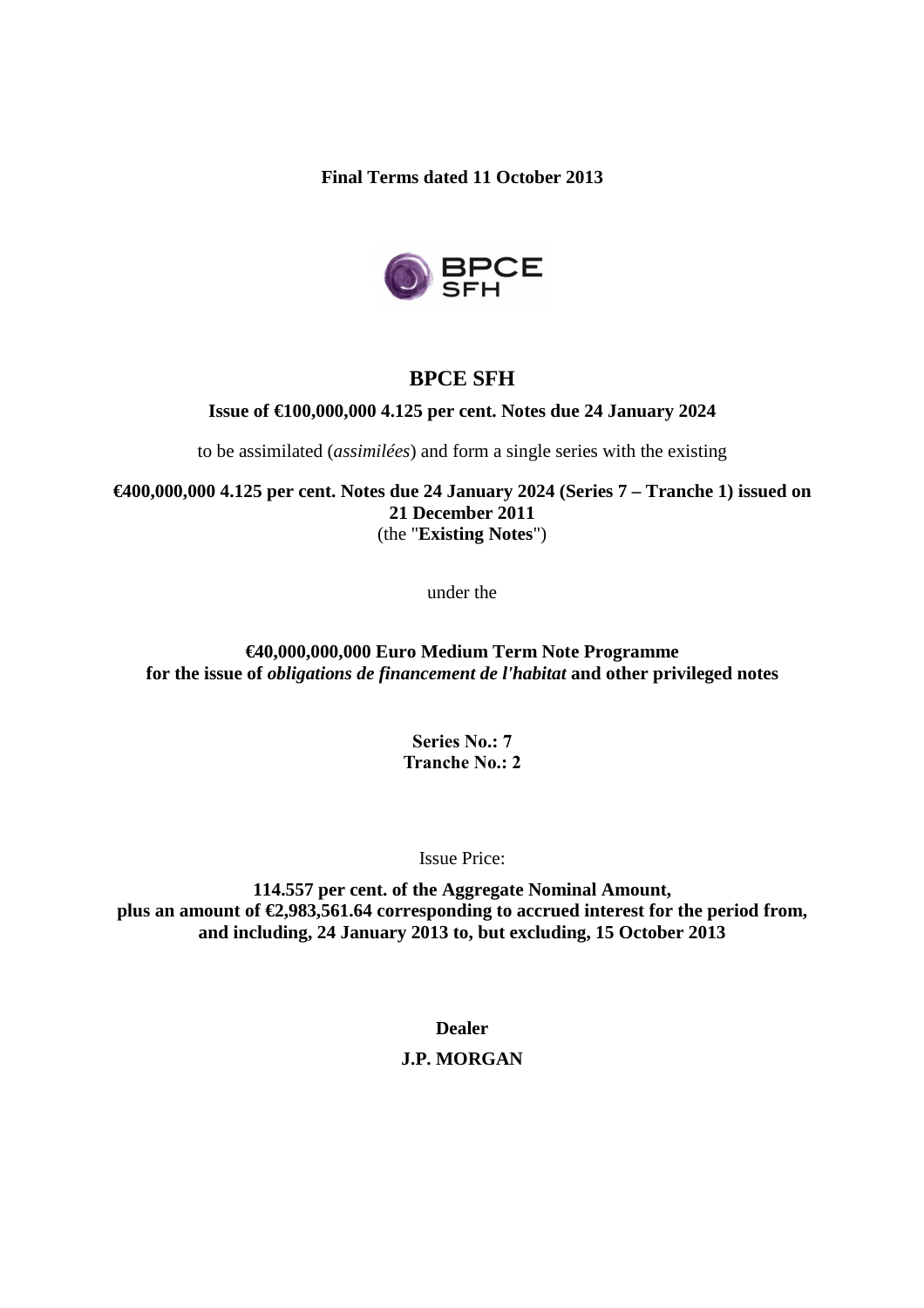### **PART A - CONTRACTUAL TERMS**

Terms used herein shall be deemed to be defined as such for the purposes of the terms and conditions (the "**Terms and Conditions**") included in "Terms and Conditions of the French law Notes" section set forth in the base prospectus dated 19 April 2011 which received visa No.11-125 from the *Autorité des marchés financiers* (the "**AMF**") on 19 April 2011, and which are incorporated by reference in the base prospectus dated 30 April 2013 which received visa No. 13-192 from the *Autorité des marchés financiers* (the "**AMF**") on 30 April 2013 as supplemented by (i) the first supplement dated 9 August 2013 which received visa No. 13-453 from the AMF on 9 August 2013 and (ii) the second supplement dated 2 October 2013 which received visa No. 13-522 from the AMF on 2 October 2013 (together, the "**Base Prospectus**") which together constitute a base prospectus for the purposes of the Prospectus Directive (as defined below).

This document constitutes the final terms (the "**Final Terms**") relating to the notes described herein (the "**Notes**") for the purposes of Article 5.4 of the Prospectus Directive and must be read in conjunction with the Base Prospectus. Full information on the Issuer and the offer of the Notes is only available on the basis of the combination of these Final Terms, the Terms and Conditions and the Base Prospectus. The Base Prospectus and these Final Terms are available for viewing on the websites of BPCE (www.bpce.fr) and of the AMF (www.amffrance.org) and during normal business hours at the registered office of the Issuer and at the specified office of the Paying Agent(s) where copies may be obtained.

"**Prospectus Directive**" means Directive 2003/71/EC of the European Parliament and of the Council of 4 November 2003 (as amended, including by the 2010 PD Amending Directive, to the extent implemented in the relevant Member State of the European Economic Area which has implemented the Prospectus Directive (each a "**Relevant Member State**")), and includes any relevant implementing measure of the Prospectus Directive in each Relevant Member State, and "**2010 PD Amending Directive**" means Directive 2010/73/EU of the European Parliament and of the Council of 24 November 2010 and includes any relevant implementing measure of the 2010 PD Amending Directive.

|    | (i)                                                    | <b>Series Number:</b>                   |                                                                                                                          |
|----|--------------------------------------------------------|-----------------------------------------|--------------------------------------------------------------------------------------------------------------------------|
|    | (ii)                                                   | <b>Tranche Number:</b>                  | 2                                                                                                                        |
|    | (iii)                                                  | Date on which Notes become<br>fungible: | The Notes will, upon listing, be assimilated<br>(assimilées) and form a single series with the<br><b>Existing Notes.</b> |
| 2. |                                                        | <b>Specified Currency:</b>              | Euro (" $\epsilon$ ")                                                                                                    |
| 3. | <b>Aggregate Nominal</b><br>Amount of<br><b>Notes:</b> |                                         |                                                                                                                          |
|    | (i)                                                    | Series:                                 | €500,000,000                                                                                                             |
|    | (11)                                                   | Tranche:                                | €100,000,000                                                                                                             |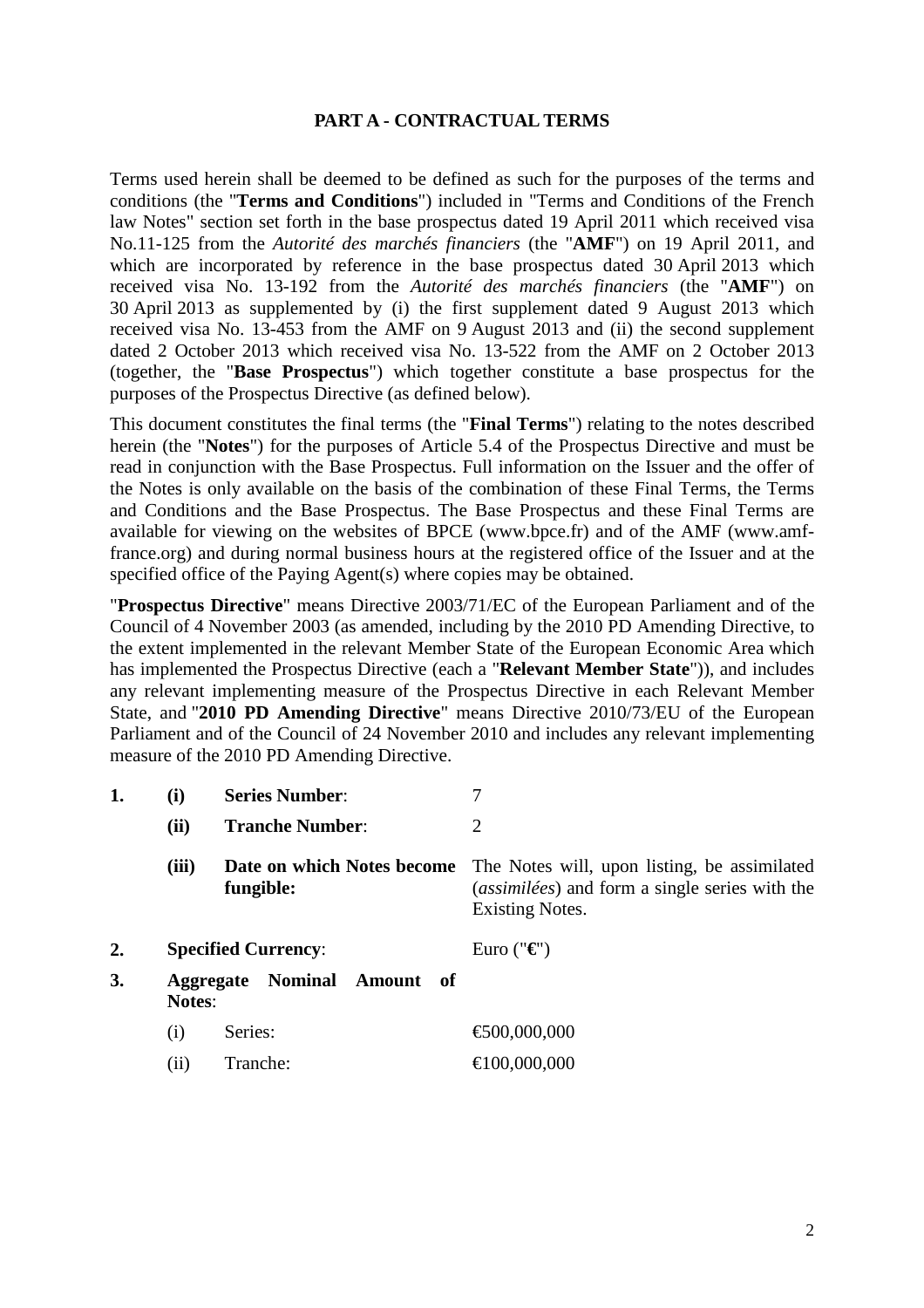| 4.  | <b>Issue Price:</b>                                                 | 114.557 per cent. of the Aggregate Nominal<br>Amount of the Tranche, plus an amount of<br>€2,983,561.64 corresponding to<br>accrued<br>interest for the period from, and including,<br>the Interest Commencement Date to, but<br>excluding, the Issue Date                                            |
|-----|---------------------------------------------------------------------|-------------------------------------------------------------------------------------------------------------------------------------------------------------------------------------------------------------------------------------------------------------------------------------------------------|
| 5.  | <b>Specified Denomination:</b>                                      | €100,000                                                                                                                                                                                                                                                                                              |
| 6.  | <b>Issue Date:</b><br>(i)                                           | 15 October 2013                                                                                                                                                                                                                                                                                       |
|     | (ii)<br><b>Interest</b><br><b>Commencement</b><br>Date:             | 24 January 2013                                                                                                                                                                                                                                                                                       |
| 7.  | <b>Final Maturity Date:</b>                                         | 24 January 2024                                                                                                                                                                                                                                                                                       |
| 8.  | <b>Interest Basis:</b>                                              | 4.125 per cent. Fixed Rate<br>(further particulars specified below)                                                                                                                                                                                                                                   |
| 9.  | <b>Redemption/Payment Basis:</b>                                    | Subject to any purchase and cancellation or<br>early redemption, the Notes will be redeemed<br>at the Final Maturity Date at 100 per cent. of<br>the Aggregate Nominal Amount                                                                                                                         |
|     |                                                                     | (further particulars specified below)                                                                                                                                                                                                                                                                 |
| 10. | <b>Change of Interest Basis:</b>                                    | Not Applicable                                                                                                                                                                                                                                                                                        |
| 11. | <b>Put/Call Options:</b>                                            | Not Applicable                                                                                                                                                                                                                                                                                        |
| 12. | Date of corporate authorisations for<br>issuance of Notes obtained: | Decisions of the <i>Conseil d'administration</i><br>(board of directors) of the Issuer (i) dated<br>17 December 2012 authorising the issue of<br>obligations de financement de l'habitat and<br>other resources benefiting from the <i>privilège</i><br>referred to in Article L.515-19 of the French |

### **PROVISIONS RELATING TO INTEREST PAYABLE**

| 13. | <b>Fixed Rate Note Provisions:</b> |                                | Applicable                                                                                                           |  |
|-----|------------------------------------|--------------------------------|----------------------------------------------------------------------------------------------------------------------|--|
|     | (i)                                | Rate of Interest:              | 4.125 per cent. <i>per annum</i> payable annually<br>in arrear                                                       |  |
|     | (11)                               | <b>Interest Payment Dates:</b> | 24 January in each year, from and including<br>24 January 2014 up to and including the<br><b>Final Maturity Date</b> |  |

fourth quarter of 2013

*Code monétaire et financier* up to €10,000,000,000 for the period beginning on 1 January 2013 and ending on 31 December 2013 and (ii) dated 27 September 2013 authorising the quarterly programme of borrowings benefiting from such *privilège* up to  $\epsilon$ 3,000,000,000 for the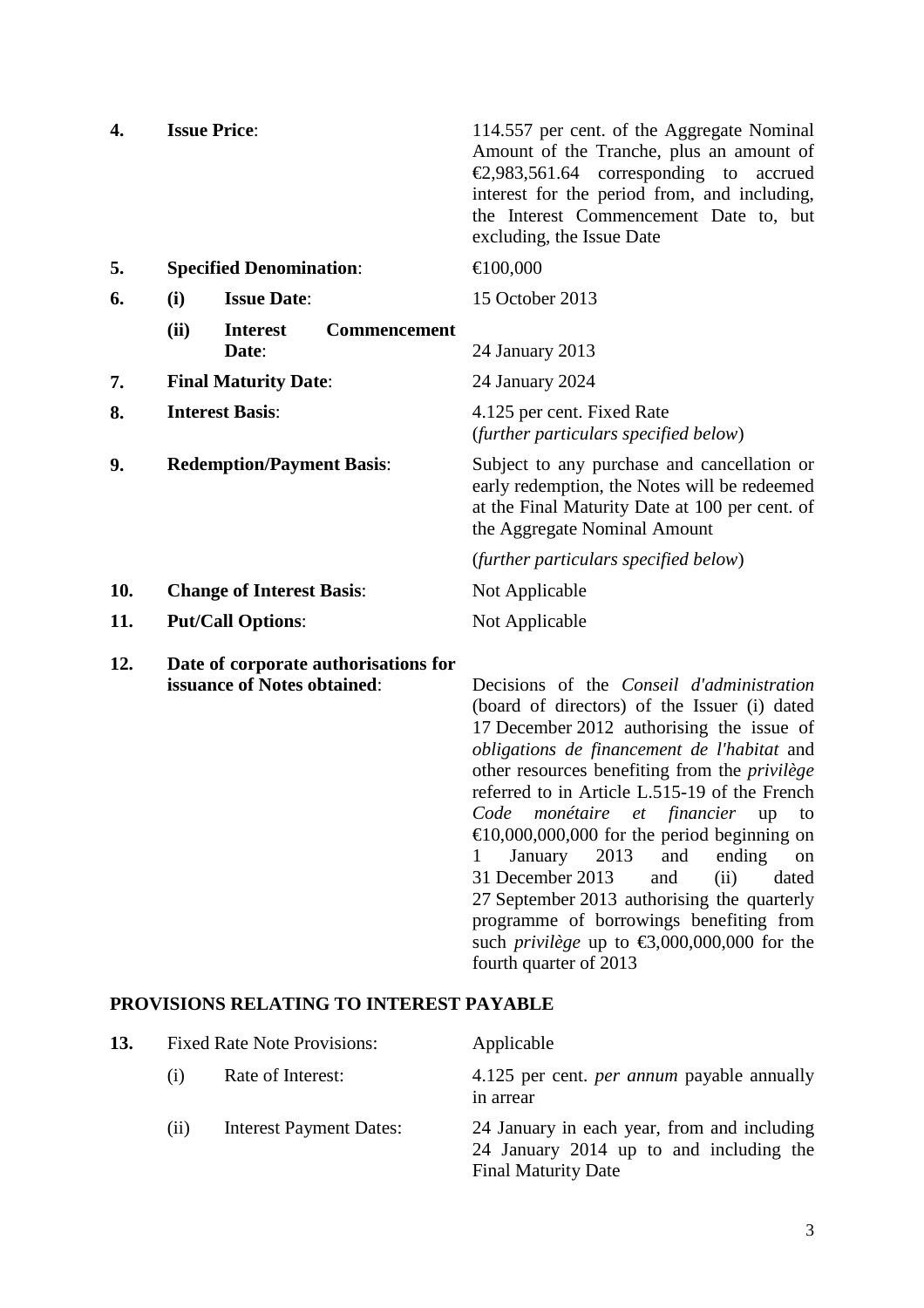|     | (iii)                                 | <b>Fixed Coupon Amount:</b>                      | €100,000<br>Secified<br>€4,125<br>in<br>per<br>Denomination |
|-----|---------------------------------------|--------------------------------------------------|-------------------------------------------------------------|
|     | (iv)                                  | <b>Broken Amount:</b>                            | Not Applicable                                              |
|     | (v)                                   | Fraction<br>Count<br>Day<br>(Condition $5(a)$ ): | Actual/Actual-ICMA                                          |
|     | (v <sub>i</sub> )                     | <b>Determination Dates:</b>                      | 24 January in each year                                     |
| 14. | <b>Floating Rate Note Provisions:</b> |                                                  | Not Applicable                                              |
| 15. | <b>Zero Coupon Note Provisions:</b>   |                                                  | Not Applicable                                              |
|     |                                       |                                                  |                                                             |

# **PROVISIONS RELATING TO REDEMPTION**

| 16.        | <b>Call Option:</b>                                                                                                                            | Not Applicable                                |
|------------|------------------------------------------------------------------------------------------------------------------------------------------------|-----------------------------------------------|
| 17.        | <b>Put Option:</b>                                                                                                                             | Not Applicable                                |
| 18.        | <b>Final Redemption Amount of each</b><br>Note:                                                                                                | $\epsilon$ 100,000 per Specified Denomination |
| <b>19.</b> | <b>Redemption by Instalment:</b>                                                                                                               | Not Applicable                                |
| 20.        | <b>Early Redemption Amount:</b>                                                                                                                |                                               |
|            | Early Redemption Amount(s) of each<br>Note payable on event of default or<br>other early redemption as set out in<br>the Terms and Conditions: | $\epsilon$ 100,000 per Specified Denomination |
| 21.        | <b>Purchases (Condition 6(i)):</b>                                                                                                             | Applicable                                    |

# **GENERAL PROVISIONS APPLICABLE TO THE NOTES**

| 22. |                                                                                                                        | <b>Governing law:</b>                                                                                                                        | French law               |
|-----|------------------------------------------------------------------------------------------------------------------------|----------------------------------------------------------------------------------------------------------------------------------------------|--------------------------|
| 23. |                                                                                                                        | <b>Form of Notes:</b>                                                                                                                        | Dematerialised Notes     |
|     | (i)                                                                                                                    | Form of<br><b>Dematerialised</b><br>Notes:                                                                                                   | Bearer form (au porteur) |
|     | (ii)                                                                                                                   | <b>Registration Agent:</b>                                                                                                                   | Not Applicable           |
|     | (iii)                                                                                                                  | Temporary Global Certificate: Not Applicable                                                                                                 |                          |
| 24. | Financial Centre or other special<br>provisions relating to payment<br>dates for the purposes of Condition<br>$7(g)$ : |                                                                                                                                              | Not Applicable           |
| 25. |                                                                                                                        | Talons for future Coupons<br>- or<br>Receipts to be attached to Definitive<br>Materialised Notes (and dates on<br>which such Talons mature): | Not Applicable           |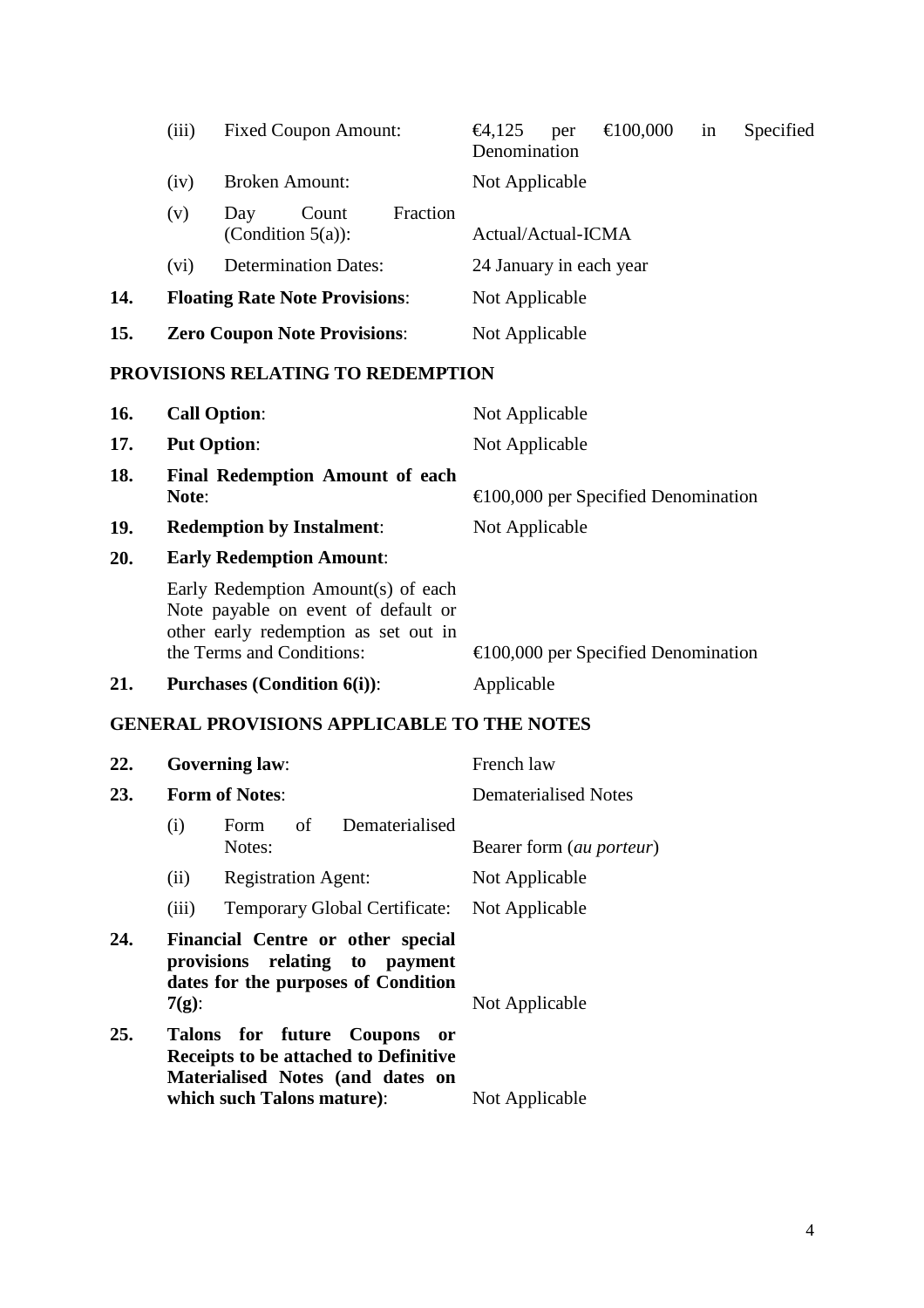**26.** *Masse*: The provisions of Condition 10 apply The initial Representative is: **Sylvain Thomazo**  20, rue Victor Bart 78000 Versailles France The alternate Representative is: **Sandrine d'Haussy**  69, avenue Gambetta 94100 Saint Maur Des Fosses

#### France

### **GENERAL**

The aggregate principal amount of Notes issued has been translated into Euro at the rate of [●] per cent. producing a sum of: Not Applicable

### **RESPONSIBILITY**

I accept responsibility for the information contained in these Final Terms.

Signed on behalf of BPCE SFH: By: Jean-Philippe Berthaut, *Directeur Général Délégué* Duly authorised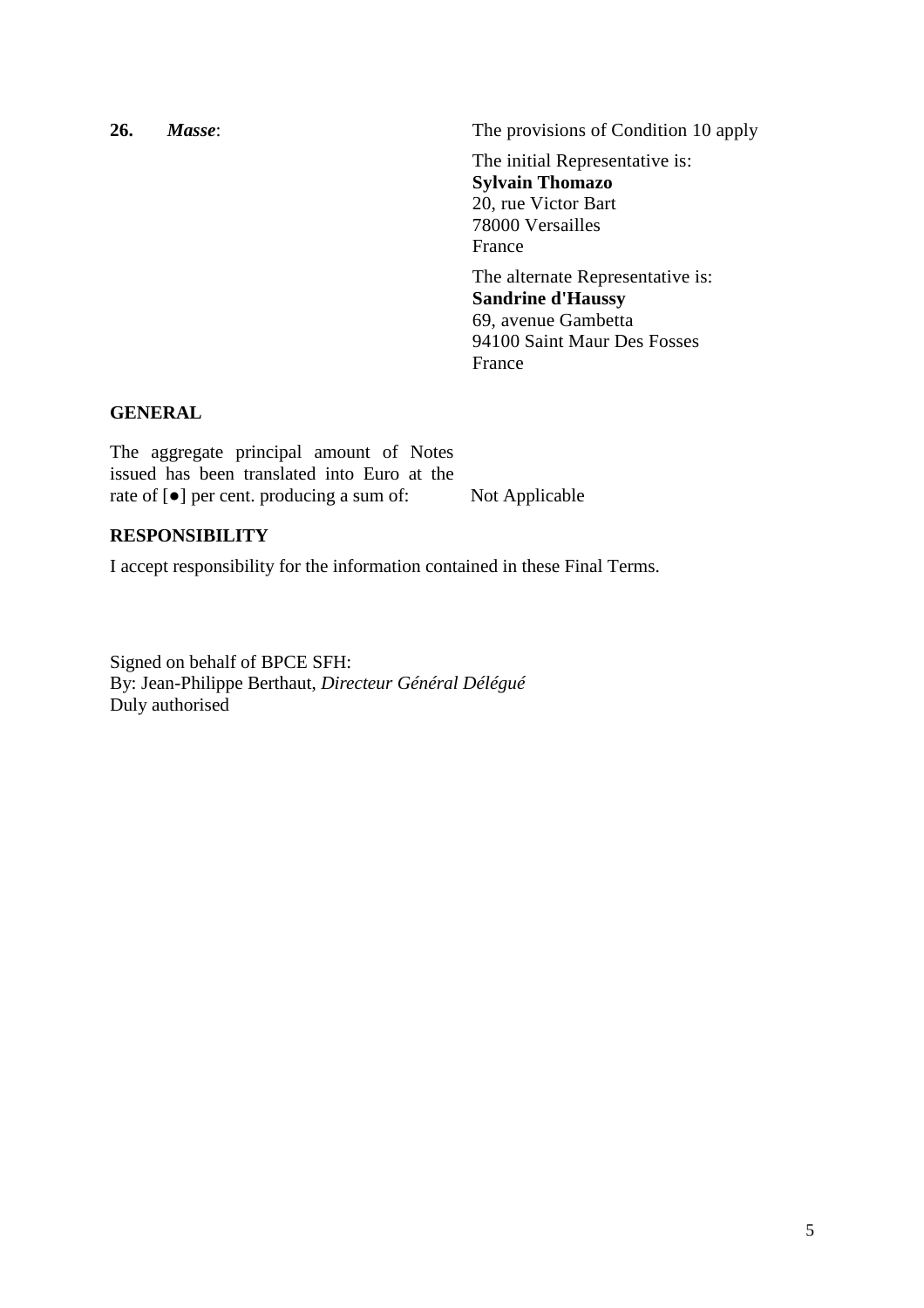## **PART B - OTHER INFORMATION**

### **1. LISTING AND ADMISSION TO TRADING**

| (i)   | Listing:                                                                                                                                                                                                              | <b>Euronext Paris</b>                                                                                                                                                                                                                                                                                                                                                                                      |
|-------|-----------------------------------------------------------------------------------------------------------------------------------------------------------------------------------------------------------------------|------------------------------------------------------------------------------------------------------------------------------------------------------------------------------------------------------------------------------------------------------------------------------------------------------------------------------------------------------------------------------------------------------------|
| (ii)  | (a) Admission to trading:                                                                                                                                                                                             | Application has been made by the Issuer (or<br>on its behalf) for the Notes to be admitted to<br>trading on Euronext Paris with effect from<br>15 October 2013.                                                                                                                                                                                                                                            |
|       | (b) Regulated Markets or equivalent<br>markets<br>which,<br>to<br>the<br>on<br>knowledge of the Issuer, securities<br>of the same class of the Notes to be<br>admitted to trading are already<br>admitted to trading: | The Existing Notes are already admitted to<br>trading on Euronext Paris.                                                                                                                                                                                                                                                                                                                                   |
| (iii) | Estimate of total expenses related to                                                                                                                                                                                 |                                                                                                                                                                                                                                                                                                                                                                                                            |
|       | admission to trading:                                                                                                                                                                                                 | €10,800 (including the AMF fees)                                                                                                                                                                                                                                                                                                                                                                           |
| 2.    | <b>RATINGS</b>                                                                                                                                                                                                        |                                                                                                                                                                                                                                                                                                                                                                                                            |
|       | Ratings:                                                                                                                                                                                                              | The Notes are expected upon issue to be<br>rated:                                                                                                                                                                                                                                                                                                                                                          |
|       |                                                                                                                                                                                                                       | S&P: AAA                                                                                                                                                                                                                                                                                                                                                                                                   |
|       |                                                                                                                                                                                                                       | Moody's: Aaa                                                                                                                                                                                                                                                                                                                                                                                               |
|       |                                                                                                                                                                                                                       | Both S&P and Moody's are established in<br>the European Union and registered under<br>Regulation (EC) No. 1060/2009 of the<br>European Parliament and the Council of<br>16 September 2009 on credit rating agencies,<br>as amended (the "CRA Regulation") and<br>included in the list of registered credit rating<br>agencies published on the website of the<br>European Securities and Markets Authority |

## **3. INTERESTS OF NATURAL AND LEGAL PERSONS INVOLVED IN THE ISSUE**

Save as discussed in section "Subscription and Sale" of the Base Prospectus, so far as the Issuer is aware, no person involved in the offer of the Notes has an interest material to the offer.

### **4. YIELD**

Indication of yield: 2.5 per cent. *per annum*

the CRA Regulation.

(www.esma.europa.eu) in accordance with